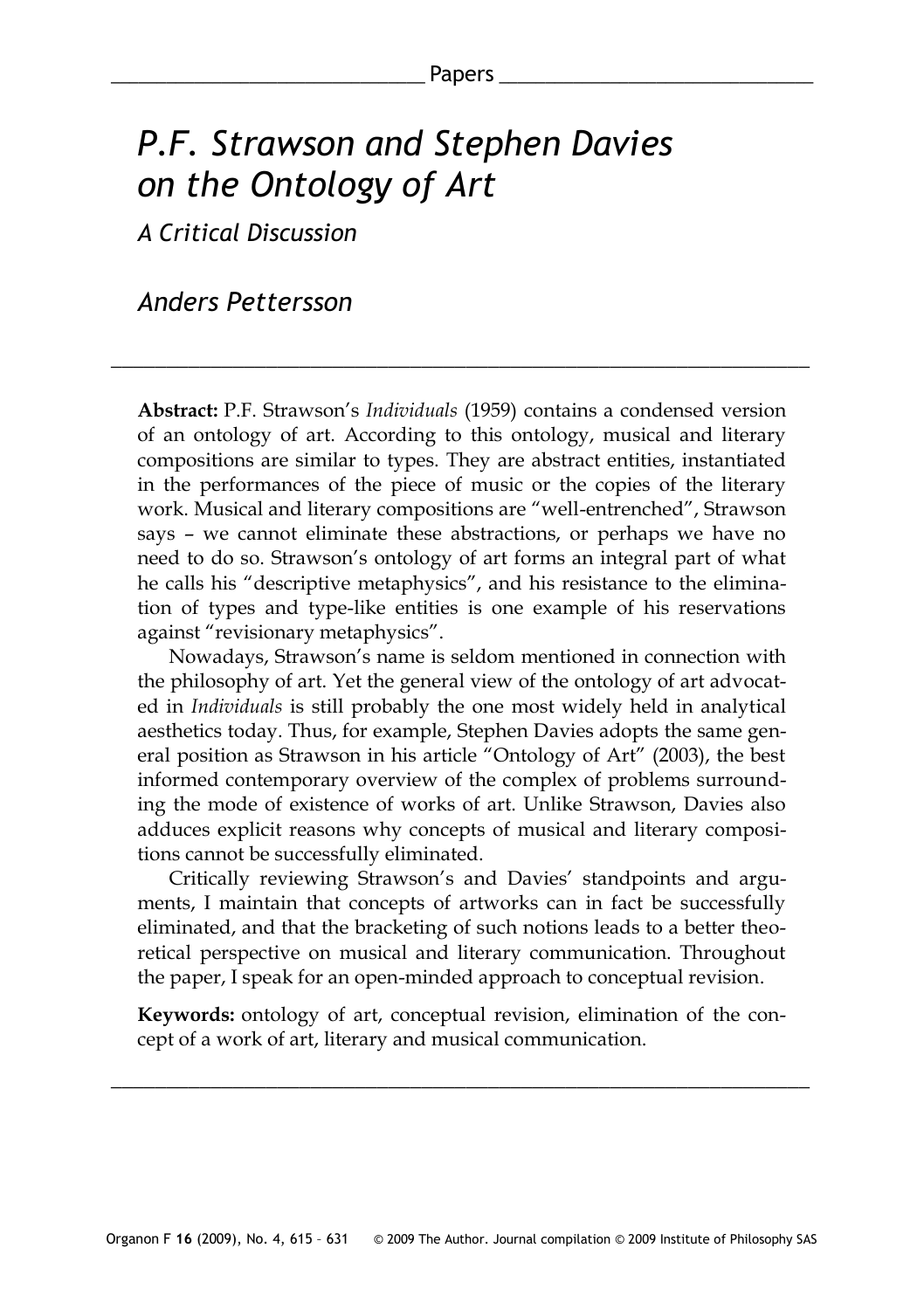#### **Introduction**

In his *Individuals* (1959), P.F. Strawson offers, among many other things, an extremely concise ontology of art. For Strawson, musical and literary works are abstract entities, and they are "well-entrenched", that is, they are not the kind of abstraction that we can manage without. On both points, Strawson's ontology of art is very much in tune with dominant views in analytical aesthetics today, for example with the position adopted in Stephen Davies' article "Ontology of Art" (2003), which is probably the best informed contemporary overview of the complex of problems surrounding the mode of existence of works of art.

In my paper, I discuss Strawson's and Davies' views of the ontology of art and devote considerable attention to Davies' arguments for the non-eliminability of concepts of works of art. My review of Strawson's and Davies' standpoints and arguments will be mainly critical. I will defend an alternative position: the idea that concepts of musical and literary compositions can in fact be eliminated, and that it is often important to be able to do this. This thought is not new; it has been advocated by a minority of thinkers ever since Richard Rudner first introduced it in a paper from 1950, "The Ontological Status of the Esthetic Object".<sup>1</sup> I will, however, provide fresh arguments for the idea, and also, to some extent, reshape it.

Strawson's ontology of art forms an integral part of what he calls his "descriptive metaphysics", a kind of metaphysical reasoning that is opposed to far-reaching conceptual revision. I will question the importance ascribed to descriptive metaphysics and speak for an open-minded approach to the rethinking of traditional conceptual schemes.

#### **Strawson's Descriptive Metaphysics**

Strawson's *Individuals* carries the subtitle *An Essay in Descriptive Metaphysics*, and it begins with a distinction between two kinds of metaphysics that Strawson names "descriptive" and "revisionary" metaphysics. According to his definitions, descriptive metaphysics "is content to describe the actual structure of our thought about the world", while revisionary metaphysics "is concerned to produce a better structure". Straw-

<sup>1</sup> Two contributions in the same vein, partly inspired by Rudner's article, are Bachrach (1971) and Pettersson (1984).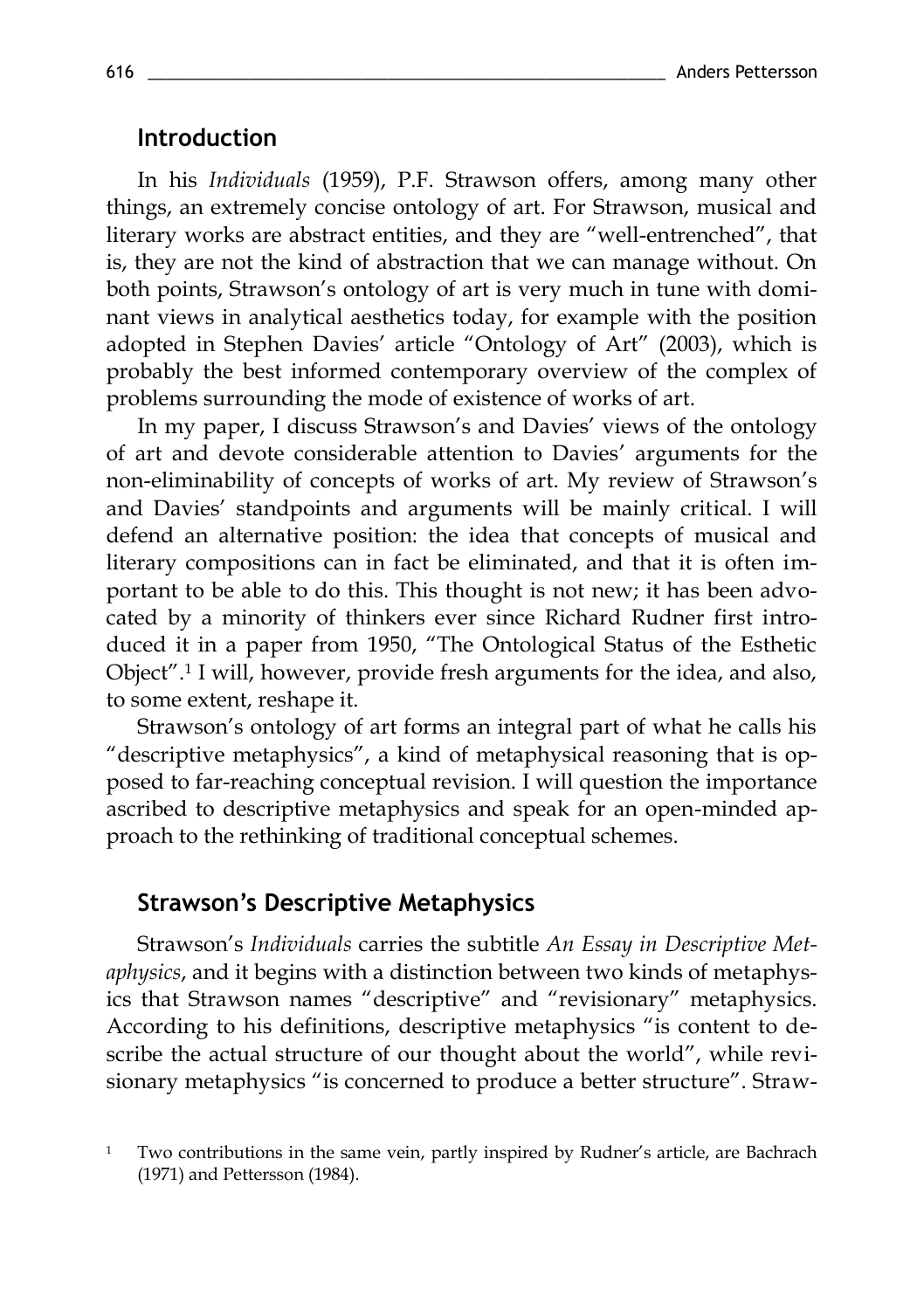son does not regard these two kinds of metaphysics as being on a par; indeed, he thinks of revisionary metaphysics as being "at the service of descriptive metaphysics" (1959, 9).

It is surprising to be told that revisionary metaphysics is at the service of descriptive metaphysics. Strawson portrays descriptive metaphysics as aiming to describe how we ordinarily perceive the world, that is, to reflect and analyze the way of thinking about the world that underlies ordinary language. Descriptive metaphysics starts from "a close examination of the actual use of words" but goes further and deeper (1959, 9). Revisionary metaphysics, on the other hand, seeks to achieve a better understanding of the world than the one we have now; in reason, it must aim for the best possible understanding of the world. This makes revisionary metaphysics sound like metaphysics tout court, the theory of what truly exists. But how could the quest for the best possible understanding of the constitution of the world be subordinated to the conception of the world that is commonly held and implicit in our ways of speaking? How could metaphysics be at the service of descriptive metaphysics?

The explanation seems to be that Strawson does not believe that the structure of our thinking about the world can be substantially improved. Again and again, throughout *Individuals*, he considers possible revisions of our ordinary perspective, but these are always rejected, often rather summarily. For example, the idea of four-dimensional objects, that is, of objects extended in time, is simply brushed aside by Strawson with the remark that "the category of process-things is one we neither have nor need" (1959, 57).<sup>2</sup> It is true that things in this category do not form part of our ordinary outlook on the world, but Strawson does not ask himself whether the concept of a process-thing might nevertheless be of help in the understanding and accounting for certain phenomena. By avoiding this question Strawson also avoids the idea that the concept of a processthing may actually be needed. He just declares it useless without further deliberation.

Strawson does not deny that there might, in principle, be better alternatives to our current mode of thinking. In practice, however, he is unwilling to open any space at all for such competing options, which means that what Strawson calls "our conceptual scheme" (1959, 59) is

<sup>2</sup> Some other characteristic rebuttals of revisionary attempts can be found on pp. 109, 131 – 33, and 216 – 24.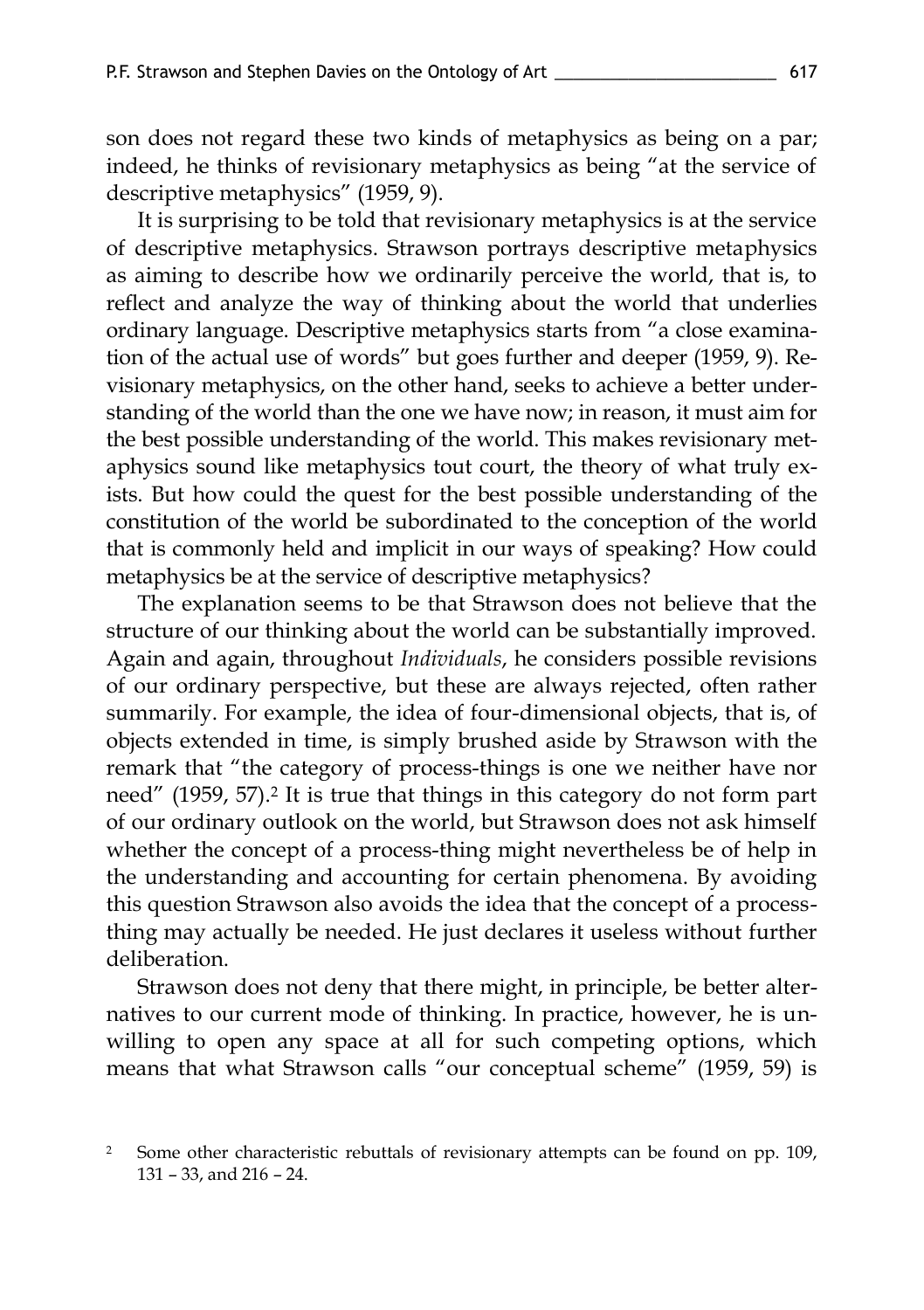made to appear more or less inevitable. In his view, there is "a massive central core of human thinking which has no history". This core consists of conceptions that are "commonplaces of the least refined thinking; and are yet the indispensable core of the conceptual equipment of the most sophisticated human beings" (1959, 10). By speaking of the conceptions as "indispensable", Strawson makes it clear that he cannot conceive of a situation where we should be prepared to give them up.

At the end of *Individuals*, Strawson sums up the results of his descriptive inquiry into our scheme of thinking. He concludes that "if metaphysics is the finding of reasons, good, bad or indifferent, for what we believe on instinct, then this has been metaphysics" (1959, 247). Evidently, Strawson implies that metaphysics is indeed the finding of reasons for what we believe on instinct, that is, that descriptive metaphysics is in fact metaphysics pure and simple. Revisionary metaphysics is defined out of the picture.

This is an unorthodox definition of metaphysics. Standard sources inform us that the word "refers generally to the field of philosophy dealing with questions about the kinds of things there are and their modes of being", and that "metaphysicians have constantly aspired to say what there is in the world or to determine the real nature of things",<sup>3</sup> et cetera. Thus metaphysics is traditionally considered to be concerned with the true nature of the world, not what picture of the world is encapsulated in ordinary language.<sup>4</sup>

Implicitly, however, Strawson describes what he calls "our conceptual scheme" as if it were hardwired into human beings. He presents this scheme as forming the indispensable core of our conceptual equipment, representing something we believe in instinctually, and as having no history. In essence, these are all empirical contentions, but Strawson

<sup>3</sup> First citation from Hancock (1967, 289); second citation from Walsh (1967, 301).

4 In his book *Analysis and Metaphysics: An Introduction to Philosophy* (Oxford: Oxford University Press, 1992), p. 34, Strawson takes account of the objection that the question of what there is (as opposed to what we usually suppose there is) must be the principal concern. In a rather evasive reply, he presents our conceptual scheme as the first priority for our research: "Given all the warnings we have noticed about how philosophical paradox and confusion may arise from failure to take account of how our concepts actually function in use, it would surely be reasonable to get a clear grasp of how they do function before trying to evaluate the reasons that some philosophers might have given for challenging our general accepted working ontology."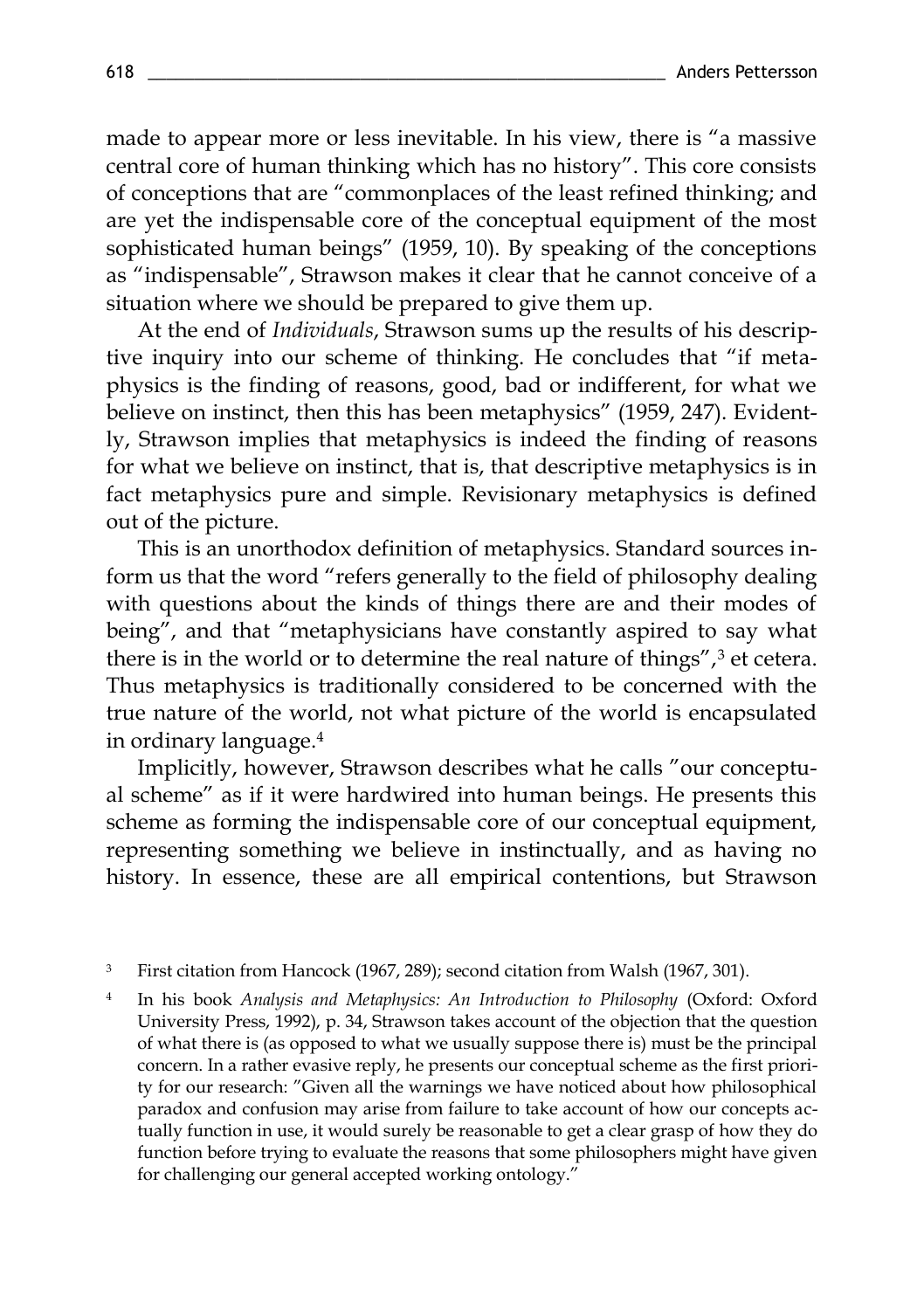does not present any empirical evidence in their favour. He relies on authoritative gestures rather than reasons when he portrays descriptive metaphysics as the only viable option and revisionary metaphysics as something which may, at best, provide us with a clearer perception of the features of "our conceptual scheme", produced by its confrontation with the strange and unnatural.

#### **An Alternative View of Metaphysics**

It is not really my ambition to discuss the strong and weak points of ordinary language philosophy. However, it is important for my theme to emphasize that there are alternatives to Strawson's reliance on what he calls "our conceptual scheme". I must even say something about my own metaphysical convictions so that I can later explain how I think about the ontology of art.

By and large, I subscribe to John Searle's ideas about what there is; therefore, let me offer a brief sketch of some of Searle's standpoints. Searle draws a distinction between language-independent and language-dependent realities (1995, 160 – 161). Language-independent phenomena are those that require no linguistic elements for their existence, such things as water and rocks and stars, or, for that matter, cars or waistcoats or buildings. If humankind were wiped out, and with us all language, the language-independent objects would still be there – although there would, of course, be nobody around to speak of them as "water", "rocks", et cetera.

Language-dependent phenomena are a different matter. They come into being through the creation of mutual expectations, of communal human conventions, and are unthinkable without language. Institutions, like the Academy of Sciences of the Czech Republic, are good examples, as are linguistic and conceptual phenomena. If humankind were wiped out, and with us all language, there would no longer be an Academy of Sciences of the Czech Republic, nor an English word "red", or the concept of a person. That is because the Academy and the word and the concept do not form part of language-independent reality. They exist through human agreement, as social constructions that belong to a social reality in which, for example, certain sequences of material sounds are counted as instances of the English word "red".<sup>5</sup>

<sup>&</sup>lt;sup>5</sup> Cf. Searle's distinction between brute reality and socially constructed reality (1995, 190 – 191).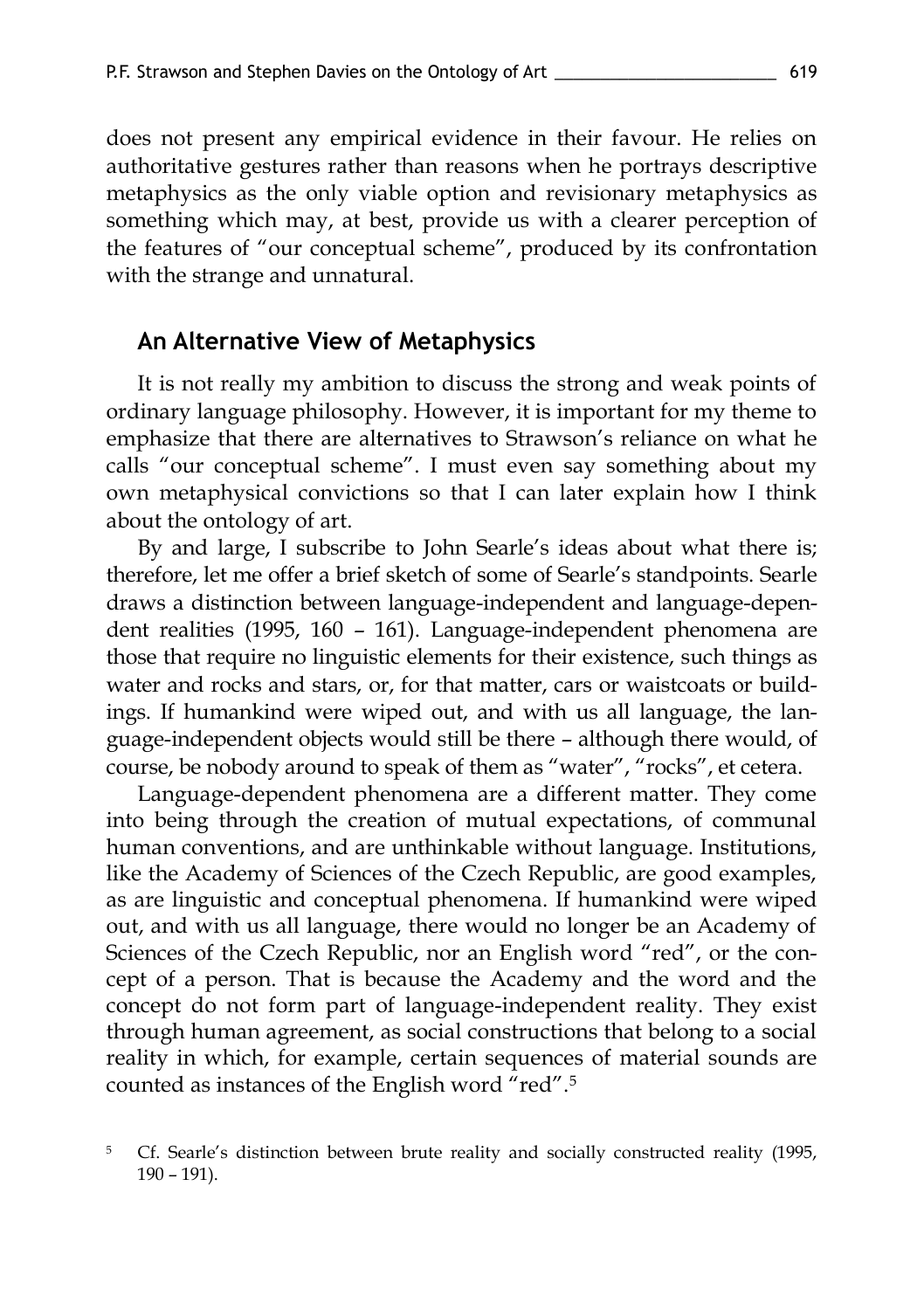Searle is a realist in the sense that he believes in the languageindependent existence of the outer world, but when it comes to the description of the outer world, he emphasizes the relativity of all we can say. To give an example – and now I depart from Searle – think of maps. One can construct, say, a large number of maps of France that are all different and all correct, since one may use different cartographic projections, different scales, different principles for the selection of charted objects, different cartographic signs, et cetera. In an analogous manner, one can give many different true descriptions of the world. In this connection, Searle speaks of "conceptual relativity". "Systems of representation," he says, "such as vocabularies and conceptual schemes generally, are human creations, and to that extent arbitrary" (1995, 151).

Obviously, Searle's take on metaphysics differs from that of Strawson in *Individuals*. It is conspicuous, for instance, how Searle keeps the world at a distance from language and thinking. In Searle's scheme, there is an outer world that is independent of our thoughts and utterances in relation to it. How it is to be described is not a question of how ordinary language portrays it.

When viewed in a Searlean light, "our conceptual scheme" is a human creation and to that extent arbitrary. Its usefulness will be an open question: will we be able to achieve the understanding or the practical results we are after with its help, or will we have to devise alternative conceptualizations? Perhaps we should make use of different conceptual schemes for different purposes, much as we design maps of France differently depending on the purposes that they are intended to serve.

#### **Strawson's Ontology of Art**

Let us now proceed to the ontology of art. The paramount question in the ontology of art, and the only one which I shall bring up here, concerns what is sometimes called the ontological status of the work of art.<sup>6</sup> Think for instance of Jane Austen's novel *Emma* (1816). The question of its ontological status is the question of what kind of entity the novel is. Is it something material? Mental? Abstract? Or is it some other kind of object?

Strawson's answer in *Individuals* comes when he discusses the tendency of "empirically or nominalistically minded philosophers" (1959, 230) to

<sup>6</sup> In fact, I even restrict myself to the mode of existence of musical and literary works of art.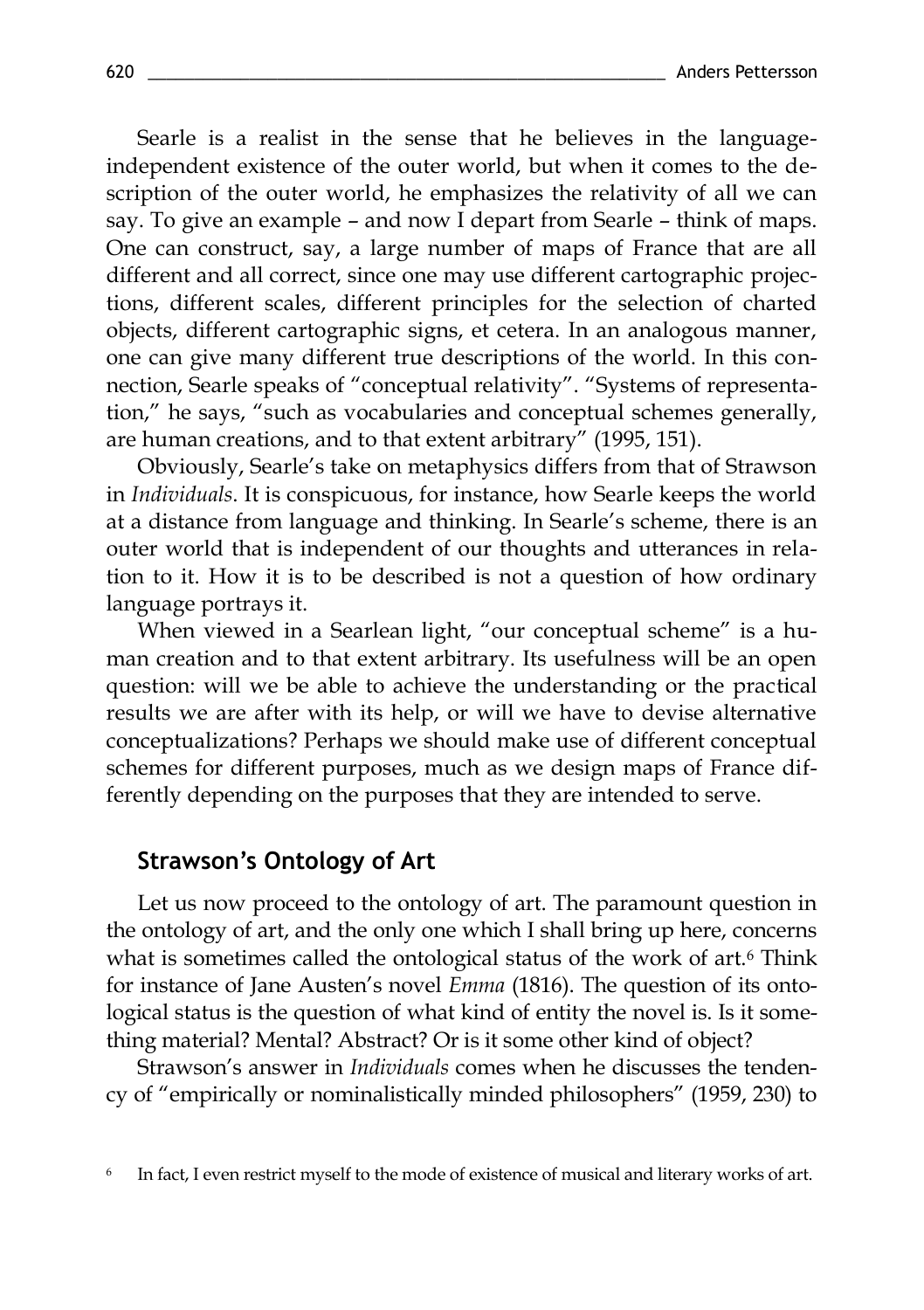reduce non-particular entities, for example, abstractions, to particulars. Strawson says that this kind of reduction is sometimes quite natural, sometimes less so, sometimes very artificial, and sometimes ostensibly impossible. Words and sentences are among the abstract entities that are not eliminable according to Strawson. In his view,

the suggestion that, for instance, sentences about words or sentences should be paraphrased into sentences about 'inscriptions', is apt, except in the bosom of the really fanatical nominalist, to produce nothing but nausea. (ibid.)

At this point, Strawson introduces a distinction between nonparticulars that are well-entrenched in the language and those that are poorly entrenched. He notes that, for instance, qualities (like anger) and activities (like swimming) are poorly entrenched. It is easy and natural to eliminate the reference to the quality anger in a sentence like "Anger impairs the judgment" by way of a paraphrase that makes no mention of the abstract entity *anger*. Instead of "Anger impairs the judgment" we can say, for instance: "People are generally less capable of arriving at sound judgments when they are angry than when they are not" (1959, 231). Anger as a separate abstract entity disappears in the reworded sentence and is replaced by angry people. However, many abstract entities, for example, types, are well-entrenched, or at least better entrenched, if we are to believe Strawson.

Traditionally, words and sentences are the paradigm examples of types. The Shakespearean line "Words, words, words"7 contains three words in the sense that it contains three word-tokens. Yet from another point of view it contains only one word, that is repeated three times: only one word-type occurs in the sentence. Strawson conceives of types as abstract entities instantiated by their various tokens.

Words and sentences may be paradigmatic types, but the concept of a type is often applied to other kinds of phenomena as well, such as cars, flags, and, more pertinently in our context, works of art. Strawson writes:

Sentence-types and word-types seem well-entrenched. So do numbers. So do various other kinds of things to which the general title of "types", often, though rather waveringly, confined to words and sentences, may well be extended. I have in mind, for example: works of art, such as musical and literary compositions… (ibid.)

<sup>7</sup> *Hamlet*, act 2, scene 2, lines 191 – 92.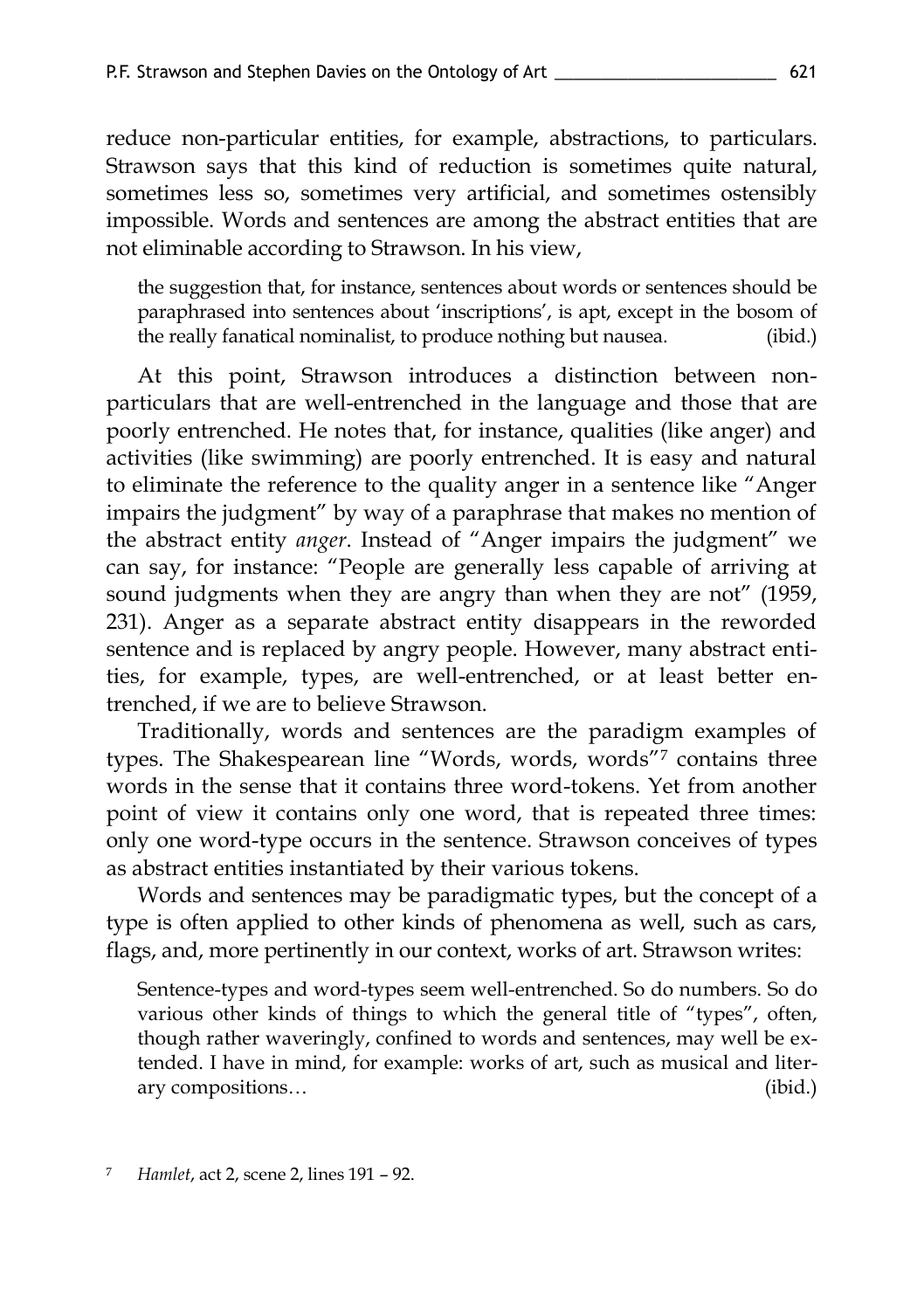As we can see, Strawson regards musical and literary compositions as types – as abstract entities of a kind – and as being well-entrenched in our language. Strawson goes on to remark that a non-particular may be well-entrenched for two different reasons: because it is difficult to eliminate, or because there is no strong wish to eliminate it. Strawson speaks of these varieties as "logical" and "psychological" entrenchment respectively (1959, 232). He does not indicate whether he thinks that concepts of musical and literary compositions are well-entrenched because of the difficulty in managing without them, or because of the absence of a strong desire to do without them, or a combination of the two.

Psychological entrenchment has to do with the motivation or the lack of motivation to eliminate the abstract entities. The only possible motive envisaged in *Individuals* is "zeal for reductionist paraphrase" (ibid.), which I assume refers to nominalist predilections. The Searlean perspective introduced in the last section makes it natural to point to another possible kind of reason for elimination, namely pragmatic considerations. If elimination is feasible, the choice between elimination and nonelimination may be a question of what course of action leads to the more desirable effects. Which of them will create more insight? Which will be more economical? And so forth.

## **Stephen Davies' Ontology of Art**

The views of the ontology of art put forward in Strawson's *Individuals* are by no means outdated. To all intents and purposes, they are the perceptions that today, fifty years later, continue to dominate the discourse about the ontology of art in analytical aesthetics.<sup>8</sup> The work of art is thought to be an abstract entity, and to be "well-entrenched", indeed, to be non-eliminable. As I have already indicated, such ideas are clearly revealed in, for example, Stephen Davies' article "Ontology of Art" (2003), arguably the most ambitious and best informed contemporary overview of the topic.

<sup>8</sup> At least that is my impression, but cf. note 14 below. See Stephen Davies for an overview of the situation in 2003. David Davies has later argued, in his *Art as Performance*  (2004), that works of art are performance-tokens (see, e.g., p. 141), and thus not abstract, but I believe that that is a minority view. David Davies also appears to regard it as unavoidable to use the concept of a work of art.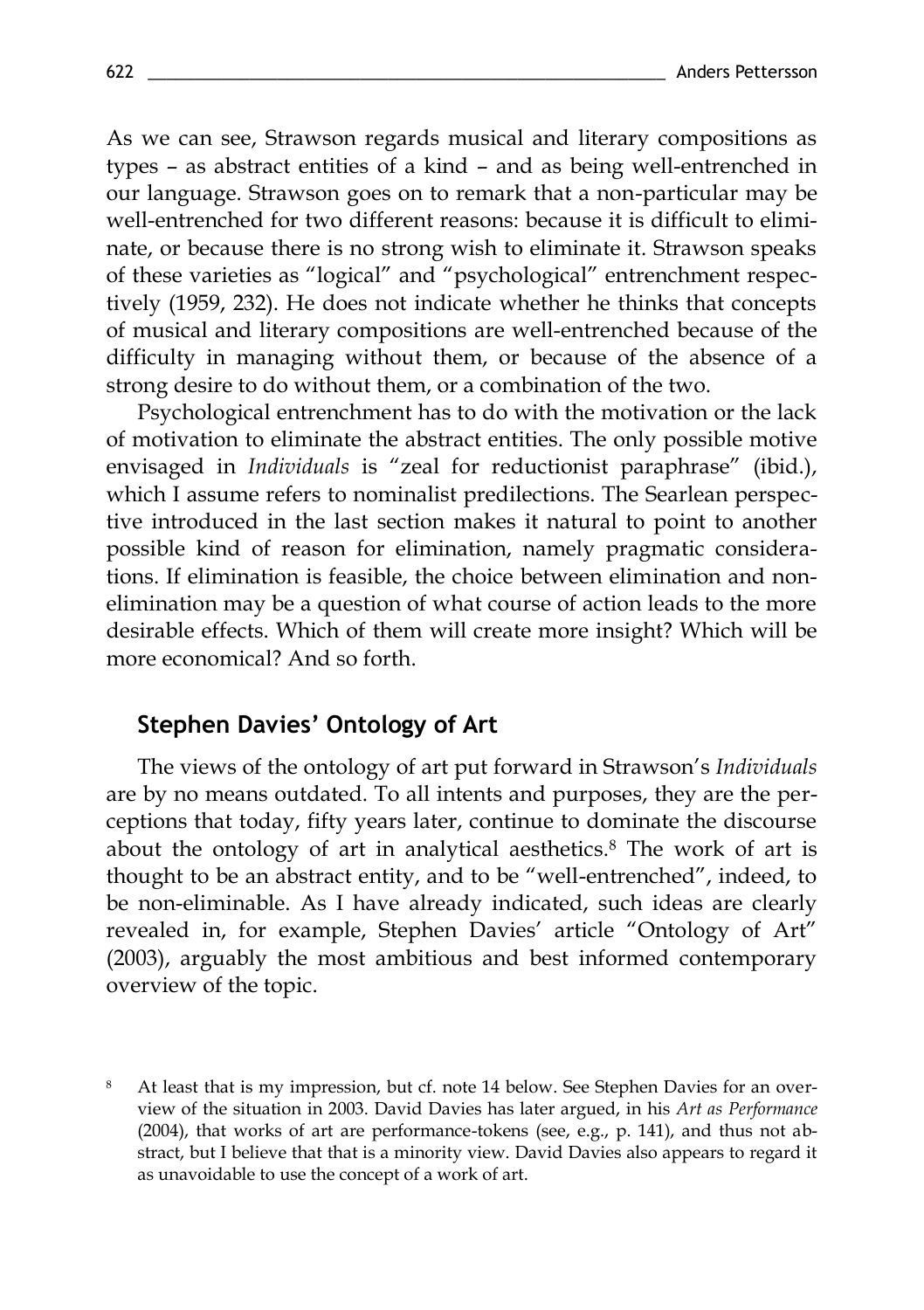Davies explicitly maintains that works of art that can have many instances are abstract entities.<sup>9</sup> This applies to musical compositions, which can have many performances, and literary compositions, which can exist in many copies. Davies also denies that musical and literary works are in fact eliminable in favour of their instances. For Davies, it is wrong to believe that only the instances truly exist – the musical performances, the printed scores, the book volumes, and so forth – while references to the works themselves are nothing more than an indirect but efficient way of speaking of the instances.<sup>10</sup> According to him, we cannot reformulate sentences about works into sentences about copies of works, as we could rephrase the sentence about anger as a sentence about angry people in Strawson's example. Davies writes:

It could be maintained that 'the work is so-and-so' is equivalent to holding that most of its instances are so-and-so, or that all its well-formed instances are so-and-so. Still, it does seem obvious that works of art have properties other than those of all, or even most, of their correct instances. For example, the piece can be created in France, performed simultaneously in Germany and Greece, and be the last of its artist's juvenilia, with none of these things being true of all or most of its well-formed performances.

Here, Davies points to two possible strategies for translating talk of works into talk of instances of works and demonstrates that they fail. By doing so, he wishes to make it credible that talk of works cannot successfully be translated into talk of instances of works. Something will remain untranslatable: there will be properties that are particular to the worksas-such. To me, however, the argument appears irrelevant. It is certainly true that *Emma* has properties that are not shared by any of its instances, like that of being the last novel Jane Austen completed, but this proves nothing about the eliminability of the concept of the literary work. The cardinal question in that context must be whether we can manage equally well without the concept of the literary work, that is, whether we can say everything we need to say about literature without invoking the concept.

Davies (2003, 169). All subsequent quotations from Stephen Davies come from the same page.

<sup>&</sup>lt;sup>10</sup> In that connection, Stephen Davies explicitly discusses Rudner's "The Ontological Status of the Esthetic Object" (but leaves later and more considered versions of the idea aside; cf. note 1 above).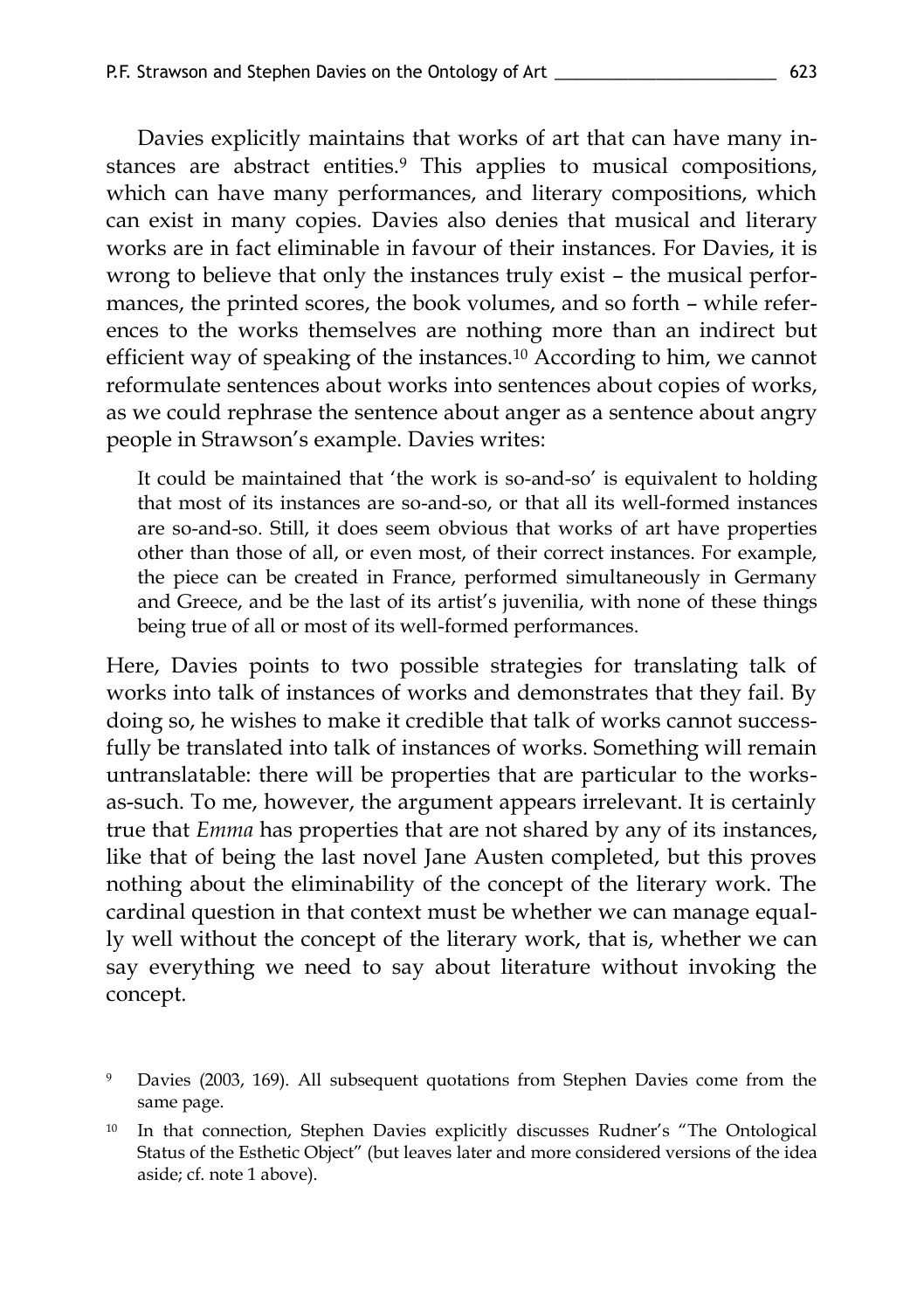Let us look at the matter from a different angle and distinguish between "work-language" and "non-work-language". Both languages include the concepts of a performance, a script, a book-volume, a text, et cetera, but only work-language includes the concept of a musical or literary work, a concept that is absent from non-work language. What Davies proves is that there can be no mechanical way of translating worklanguage statements into non-work-language statements. But why should there be? Translating from work-language into non-worklanguage may be complicated, but that does not prove anything about the viability of non-work-language as such. If we can say everything we need to say about literature in non-work language, that is, if we can say it without invoking the concept of a literary work, it is clearly demonstrated that the concept is in fact eliminable.

It is actually not difficult to construct a functional non-worklanguage. Let us hold on to *Emma* as our example – it would be easy to generalize the strategy to other literary works, and also to musical compositions, but I will not shoulder that task here. The foundation of my non-work-language is a defining physical object – Austen's original manuscript, or some copy of that manuscript that is deemed unobjectionable. That physical object, which I shall call "the *Emma*-exemplar", represents a text in the sense of a sequence of signs, and the text has a meaning. Let us call these "the *Emma*-text" and "the *Emma*-meaning". The *Emma*-exemplar can also be copied. An adequate copy, what I shall call an *"Emma*-copy", will be required to represent the *Emma*-text and to consequently stand for the *Emma*-meaning.<sup>11</sup>

It is easy to express in this non-work-language the kinds of states of affairs that Davies presented as untranslatable properties of works. The work-language statement that *Emma* was written in England will roughly correspond to the non-work-language statement that the *Emma*-text was composed in England. The work-language statement that the novel

<sup>11</sup> The same text, in the sense of the same sequence of signs, can carry different meanings. (Think of "It's three o'clock" uttered seriously or uttered as a grammatical example, or of the same sentence uttered at night or uttered in the afternoon.) Consequently, having a specific text is not really sufficient for being an *Emma*-copy. A copy must also be a reproduction of an exemplar, performed with the intent of creating a new object carrying the same text and meaning. If you copy the *Emma*-exemplar, you get an *Emma*copy. The *Emma*-copy can be copied in its turn. An *Emma*-copy is a copy of (a copy of…) the *Emma*-exemplar.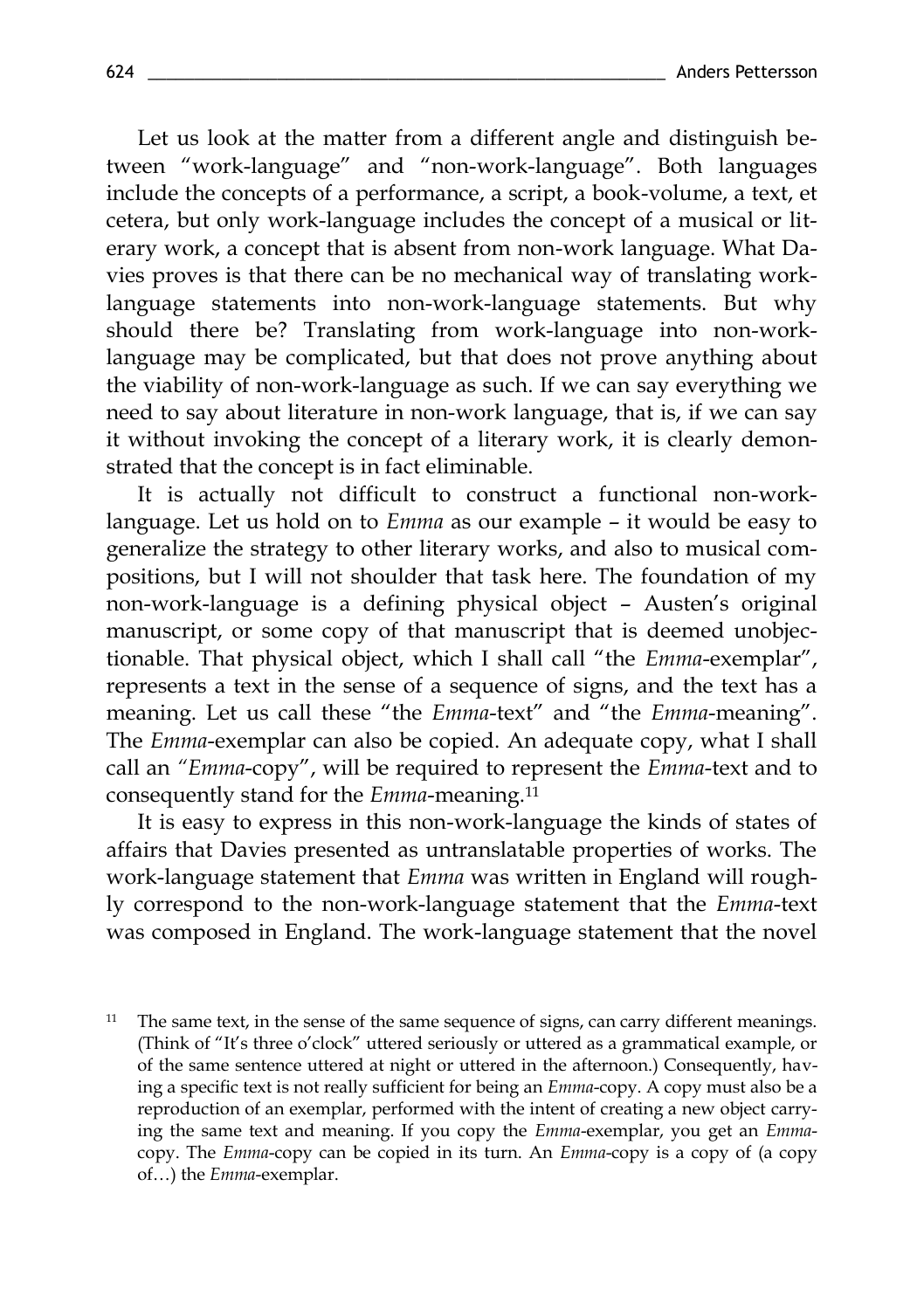is read all over the world will roughly correspond to the non-worklanguage statement that *Emma*-copies are read all over the world, that is, that there are countries all over the world in which there are persons that have read or are reading an *Emma*-copy. The work-language statement that *Emma* is "the climax of Jane Austen's genius"<sup>12</sup> will correspond to something like the non-work-language statement that the composing of the *Emma*-text with the *Emma*-meaning was the most genial act Jane Austen ever performed. In short, the non-work-language permits us to say everything we need to say about literature without invoking the concept of a literary work. Furthermore, the non-work-language does so without introducing any new problematic notions, because even if we speak in work-language we will need the concepts that are instrumental in nonwork-language: those of a copy of the novel, an authoritative copy of the novel, the novel's text, and the novel's meaning. The non-work-language makes the notion of the work-as-such disappear without introducing any new notions in its place.

Many of my readers will no doubt object that the concept of a work has been smuggled into my non-work-language through the back door. I have even used the work-name "*Emma*" in speaking of the *Emma*exemplar, *Emma*-copies, the *Emma*-text, and the *Emma*-meaning.

The use of the work-name "*Emma*" is easily avoided: I could have spoken of, say, the A-exemplar, et cetera. However, the idea of the work is undeniably present in the non-work-language in the guise of the idea of a network of instances belonging together, that is, in the mutual relatedness of the various copies with their common text and meaning. Yet, while the concept of the work is present in a sense, it is not present in the relevant sense. If we mean by "the concept of the work" precisely the conception that all these copies belong together as a group because they are meant to be more or less interchangeable, then the concept of a work lies hidden in the notion of the mutual relatedness of the instances, but if we mean by "the concept of the work" the concept of an extra, abstract object that exists over and above the concrete instances, then the nonwork-language does not make use of the concept of the work. And it is

<sup>&</sup>lt;sup>12</sup> "*Emma* is the climax of Jane Austen's genius and the Parthenon of fiction" Blythe (1966, 7).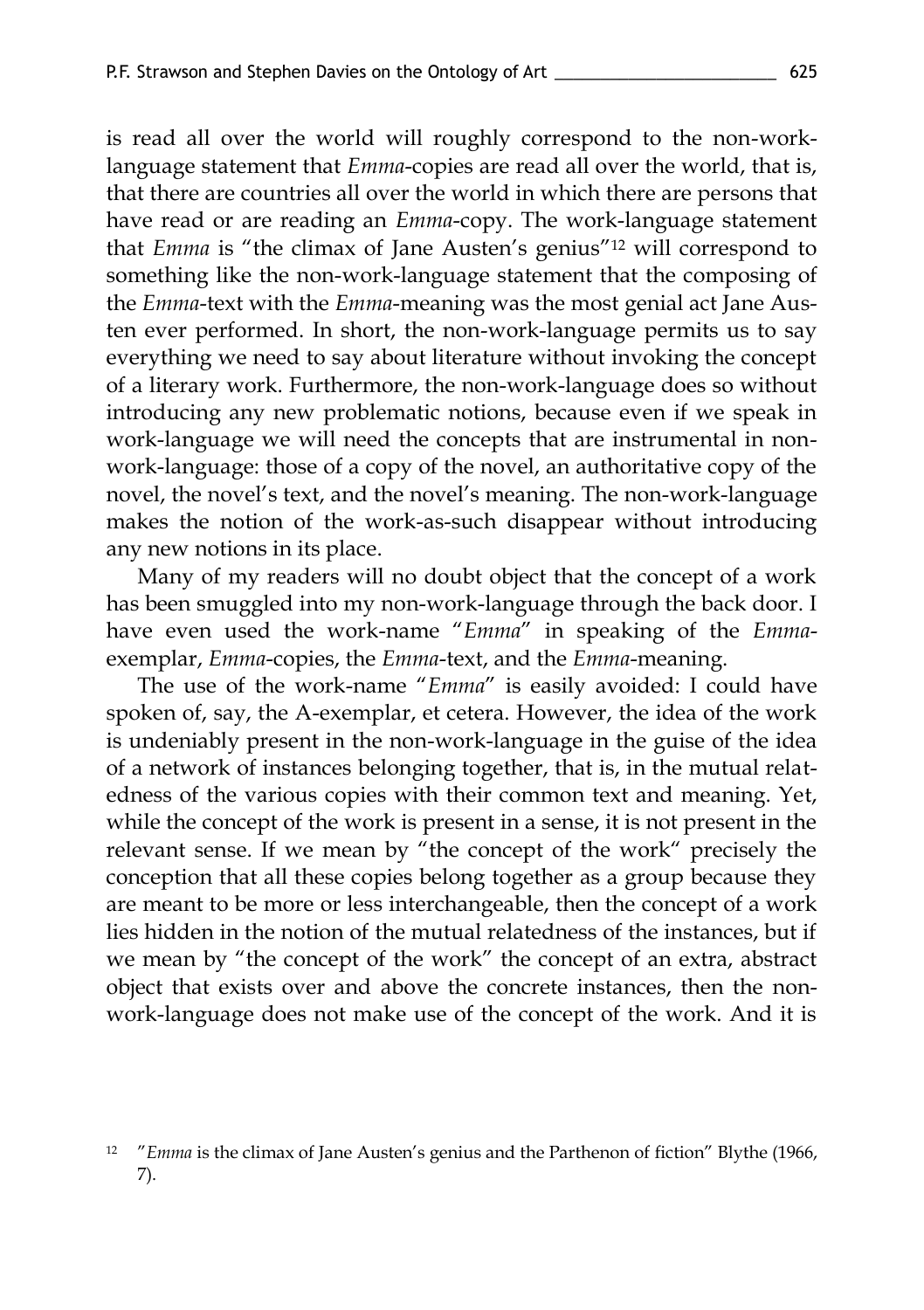the work in the second sense, the supposedly non-eliminable abstract entity, that the present discussion is about.<sup>13</sup>

Davies also has a second argument for the non-eliminability of the musical and literary work. He writes:

Moreover, a conception of the work has a role in determining what is to count as a well-formed instance, especially where the work is presented and transmitted via an exemplar. Without a notion of the work as distinct from its exemplar, we could not judge if renditions based on, but differing in some details from, its exemplar were well-formed instances of the piece.

The problem Davies refers to, and states that the idea of the work helps us solve, is this: Given an exemplar, an authoritative copy, how do we know what features we need to copy in order to produce a new, wellformed instance of the work?

The problem is real enough, but I cannot see how the concept of the work could help us solve it. Davies says that "a conception of the work has a role in determining what is to count as a well-formed instance". Once again, "a conception of the work" can be taken in two ways. First, it can mean the idea that several instances are mutually related, or interchangeable, as copies of the same work. Without a conception of the work in that sense – a conception which I embrace – the question of what is to count as a well-formed instance will not even arise, for the idea of a well-formed instance will lose its point. Second, "a conception of the work" can mean the idea of the work-as-such as constituting an extra, abstract entity. However, that idea cannot in itself help us determine what is to count as a well-formed instance. Confronted with an exemplar, an authoritative copy, we will have to *decide* what to require from well-formed copies of that copy – for example, in the case of a novel, what text any other well-formed copy of the work should represent. Having made that *decision*, we will have introduced identity criteria of the text of the work. Thereby we will have *created* a conception of the

<sup>13</sup> In 1977, Joseph Margolis argued that works of art are types, but that types have no independent existence: to be a type is to be a group of tokens belonging together in a specific manner. "There are no types that are separable from tokens", he wrote, "because there are no tokens except tokens-of-a-type. The very process for individuating tokens entails individuating types, that is, entails individuating different sets of particulars as the alternative tokens of this or that type" (1977, 49). My distinction between two senses of "the work of art" parallels Margolis's distinction between a type as separable from tokens and a type as inseparable from tokens.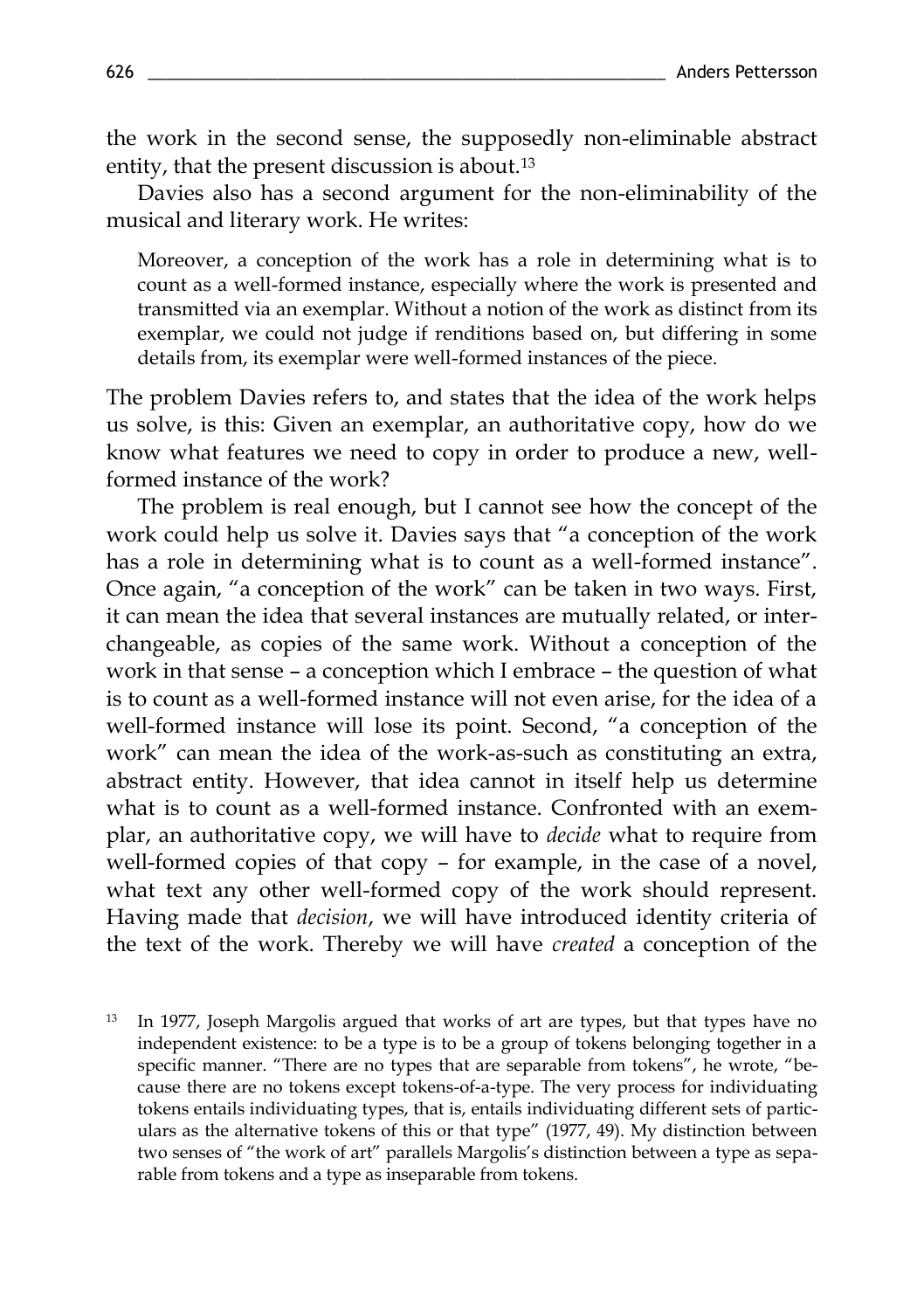work or made such a conception more precise. The conception can then help us to assess whether new presumptive copies are well-formed, but it is clearly the decision concerning what to require from a correct copy that gives definite form to the idea of what the work consists of, not the other way round.

There is also another way of answering Davies' second argument. Davies says that without a notion of the work as distinct from its exemplar, we could not judge if renditions based on, but differing in some details from, its exemplar were well-formed instances of the piece. However, we certainly could, because the notion of the *Emma*-text, which is also a non-work-language notion, will help us determine whether presumptive *Emma*-copies are well-formed instances. If we know the *Emma*text, we will be able to distinguish between correct and incorrect copies. We will not need the notion of *Emma*-the-work as a separate, abstract entity.

#### **Concluding Reflections**

The argument presented here should have demonstrated that we can in fact manage without the concept of a musical or literary composition, but do we have any reason to actually do so? Is it not highly counterintuitive that something could be seriously unsatisfactory about the concept of a musical or literary or linguistic composition? Can our conceptual scheme really be in need of any substantial amendment on that point?

I believe it is wise to preserve an open mind when it comes to such issues. The history of human thought is full of radical rethinking. It is instructive to read Paul Thagard's book from 1992, *Conceptual Revolutions*. There, Thagard reviews a number of comprehensive conceptual reorientations in various areas or disciplines from the nineteenth century onwards. He starts with the concept of phlogiston, the fire-substance, which was once one of the cornerstones of chemical theory but was later made obsolete by new ways of understanding combustion, that were organized around the notion of oxygen. The concept of phlogiston has simply been dropped; fire is not a chemical element any more. Several later examples are reviewed in Thagard's text, beginning with the revision of the idea of biological kinds brought about by Darwin's ideas. One could object that these are scientific examples and do not concern a revision of our conceptual scheme in metaphysics. It is, however, an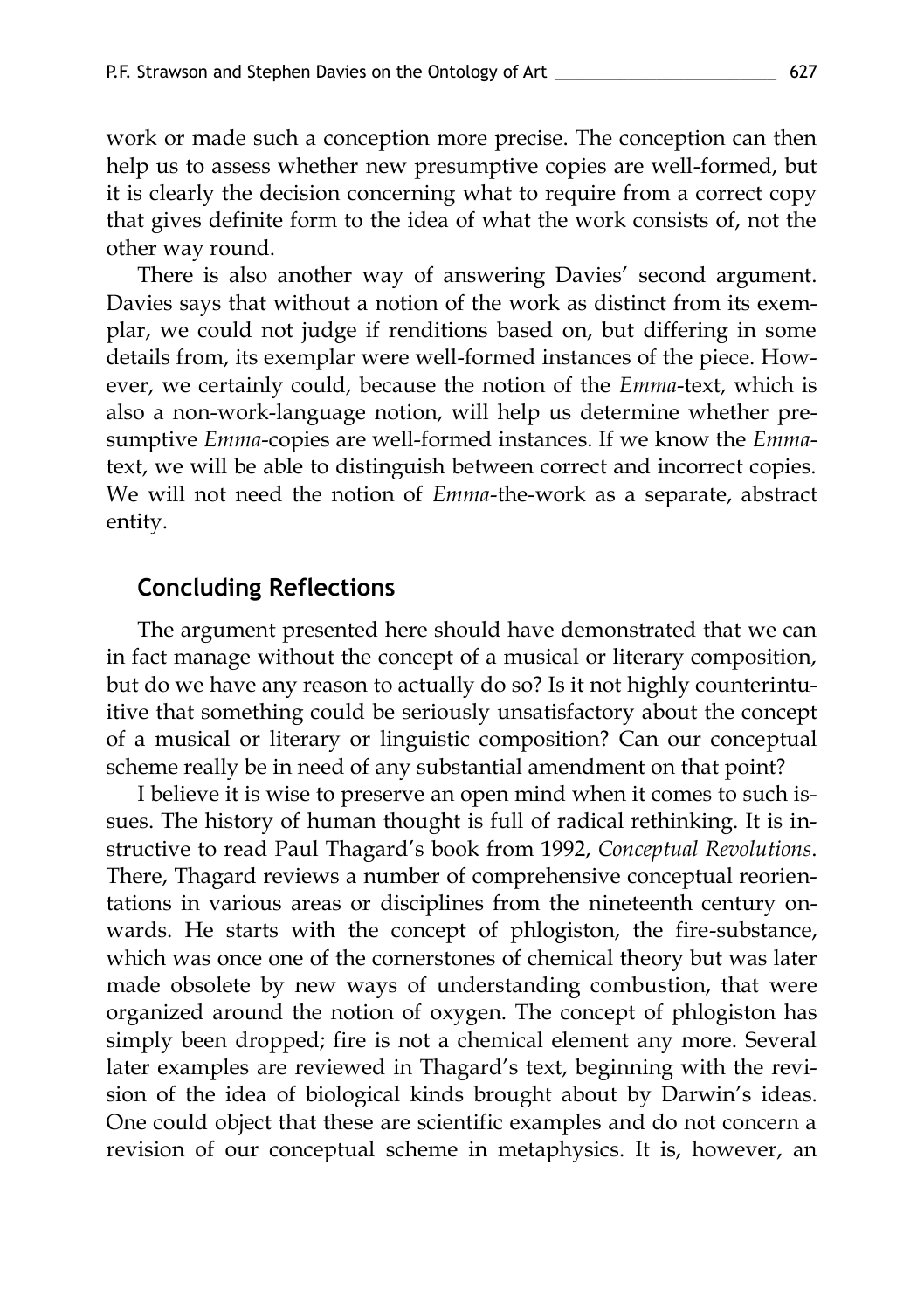open question whether the understanding of musical, literary, and linguistic communication falls within the domain of metaphysics. Anyway, the key difference between work-language and non-work-language only concerns the existence of musical and literary compositions; it cannot be characterized as a difference in metaphysical assumptions except in that extremely local respect.

It is also worth remembering the ambiguity of the expression "the concept of a work of art". I have argued for the eliminability of the concept of the work of art as an extra abstract entity over and above its concrete instances, but I have by no means attempted to manage without the concept of the work of art understood as the idea of a network of instances that are, in principle, interchangeable.

Moreover, because of my Searle-inspired view of conceptual relativity, I am not forced to make a definite choice between work-language and non-work-language. In terms of the previous maps analogy: the two languages can be seen as two different maps of the same terrain, each with its own advantages and drawbacks. There is no one and only true map of France, and there is no one and only true picture of literary or musical communication.

Indeed the difference between work-language and non-worklanguage is not, for me, the difference between fiction and reality. Both languages *construe* pictures of realities; they both introduce *constructions*. This is worth pointing out, since philosophers tend to present their statements about the ontology of art as true-or-false assertions about what there is.<sup>14</sup> For example, Richard Rudner, against whom Davies' arguments for the non-eliminability of these notions are directed, speaks of names of works of art as "convenient shorthand" (1950, 385), while Davies explicitly denies that "our talk of works is fictional".

Rudner's characterization of names of works of art as convenient shorthand seems to imply that there is a longhand which offers the true way of describing the corresponding realities, and I do not subscribe to that idea. On the other hand, I find Davies' denial of the fictionality of

<sup>&</sup>lt;sup>14</sup> Lately, however, some philosophers have argued that musical works do not really exist (or, put in Searlean terms, do not have a language-independent existence), or that musical works do not necessarily exist, but regarded the work-language as being no less useful for that. See Cameron (2008) and Kania (2008). Naturally enough, Cameron and Kania do not think of these views as eliminativism with regard to musical works: Cameron (2008, 304); Kania (2008, 441).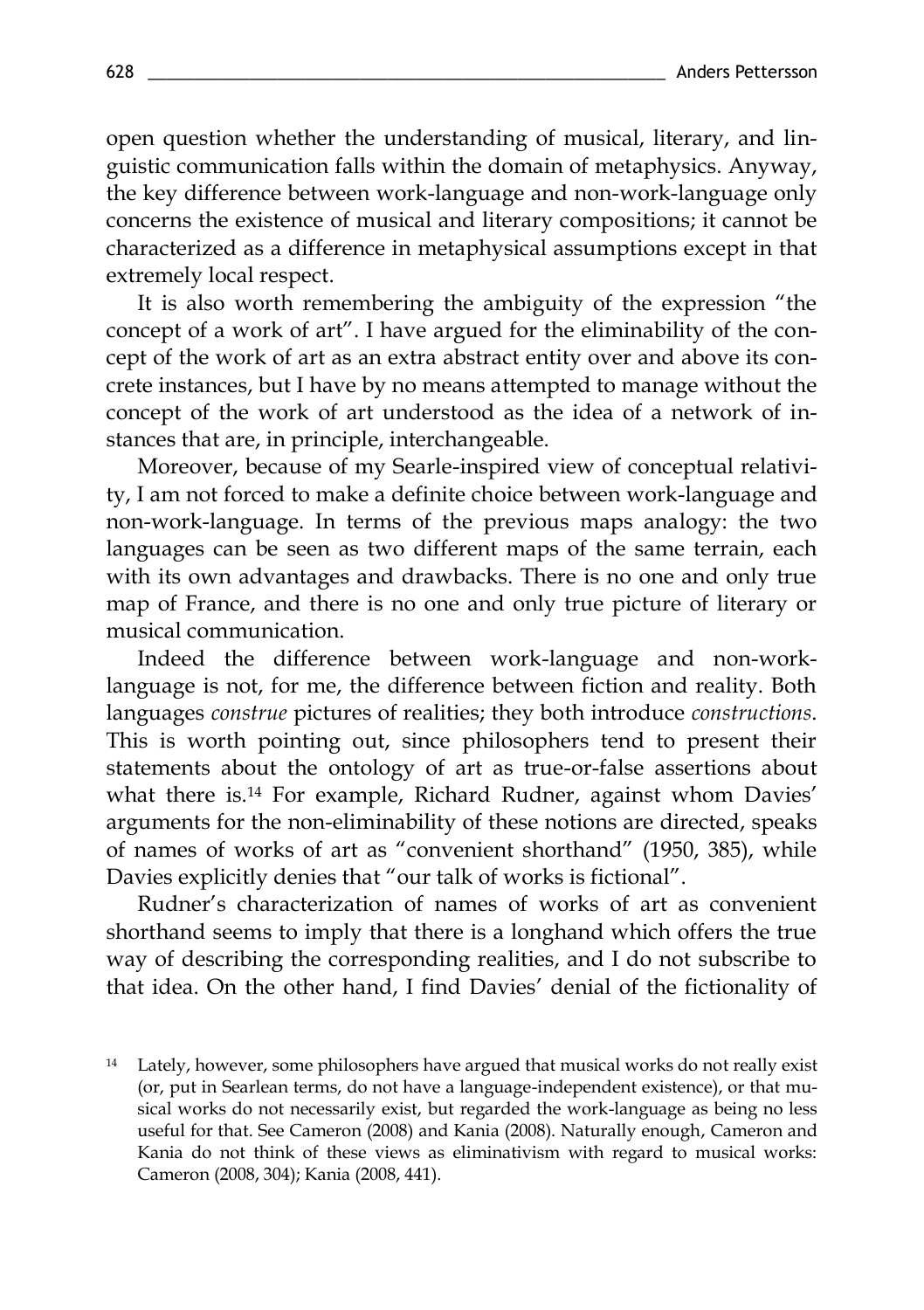works of art to be ambiguous. *Emma* certainly exists in the sense that *Emma* is an established element of our social reality. In that sense, it is easy to agree that the concept of the novel *Emma* is not a fiction, but the concept could be called fictional in the sense that the novel has no language-independent existence: If humankind were wiped out, there would no longer be any *Emma* in the world.

Having said this, however, I must add that I regard work-language as providing a seriously misleading picture of literary or musical communication. There is no way of demonstrating its limitations here, no way of opening the wide-ranging discussion that that would require, but I will nevertheless attempt to explain how I view the situation.

Work-language offers a simple and handy picture. Work-language is familiar and easy to use, and it offers us concise and economical ways of speaking. These are extremely important practical advantages, and I would not want us to stop using work-language in everyday contexts, but the simplicity of work-language is bought at a price. Work-language is illogical and distorting, and I would want us to learn to get along without it when we are theorizing about literary and musical communication or, for that matter, about verbal communication in general.<sup>15</sup>

First, I would like to point to the logical aspect of the issue. According to our ordinary way of thinking and speaking, a literary work, or indeed any verbal composition, has a physical dimension. It exists outside both author and reader, as the physical vehicle of their communication. At the same time, however, the work or verbal composition has a text, and thus also a meaning. The text and the meaning are abstract entities, so the work or composition will in fact be conceived of as being at once physical and abstract. That creates a philosophical problem.

Then there are also semantic and interpretative pitfalls. As previously stated, the work or composition is understood as having meaning. When the reader encounters a copy of *Emma*, he is thought to encounter *Emma*, and *Emma* is supposed to be in possession of its whole meaning, which is

<sup>15</sup> It is, in principle, well known that work-language is illogical. Thirty years ago, Michael Reddy exposed the metaphors underlying our ordinary-language talk of communication in his article "The Conduit Metaphor: A Case of Frame Conflict in Our Language about Language" (1979). Later discussions have added refinements, but the substantial correctness of Reddy's account has not been questioned, as far as I know. My description of the work of art below largely parallels Reddy's description of the communicative message as pictured by ordinary language.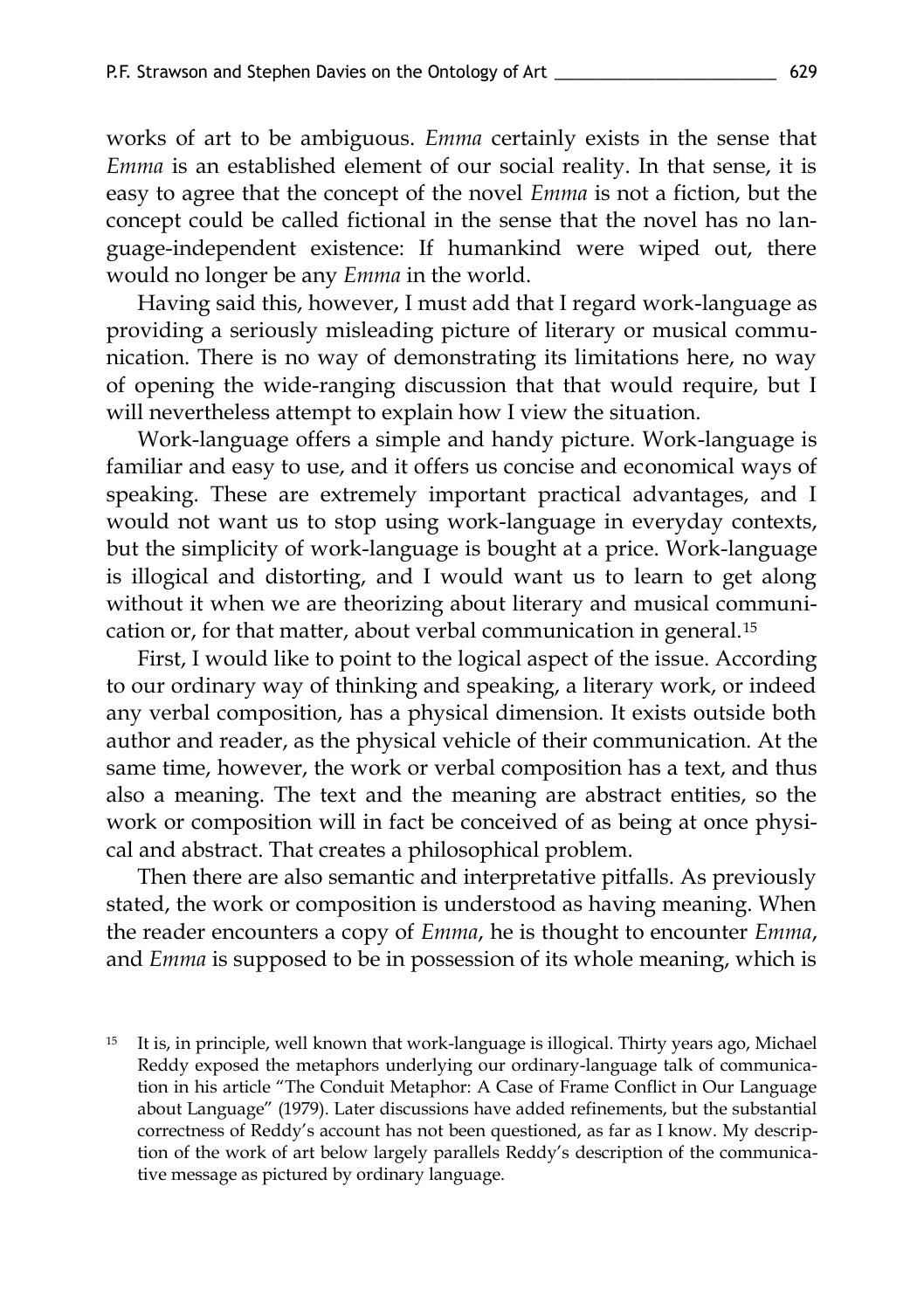there for the reader to retrieve. However, that picture of the state of affairs is distorting. It is more true to the facts to say that the reader encounters a physical copy, a bunch of white sheets of paper that are patterned with printer's ink, and that the reader interprets these marks. Up to a certain point, interpretation will be objective: all competent readers will decipher the marks in more or less the same way, arriving at more or less the same content. However, beyond that point, conventions will fail to provide definite guidance, and the reader's understanding of the text will be more or less subjective. And neither will it be the case that the "real" meaning is somehow there, hidden in the work or composition, as our ordinary way of thinking and speaking will have us believe. Ordinary language paints an illusory picture, sending our theories of utterance meaning and verbal interpretation on wild goose chases. Analogous remarks could be made about music.

My critical, and naturally controversial, view of work-language and its problems cannot be effectively defended within the confines of a paper. It would take a book-length study to explain in depth how and why the concept of a musical or literary work of art, or of a linguistic composition in general, leads our understanding of musical and verbal communication astray. For me, however, it is this cluster of semantic and interpretative problems that gives the question of the ontology of musical and literary works – and of ordinary linguistic compositions – its deeper interest.<sup>16</sup>

*Department of Culture and Media Studies Umeå University SE-90187 Umeå Sweden anders.pettersson@littvet.umu.se*

<sup>16</sup> The paper was originally read at a conference in Prague in April 2009, "The Grounds of Sense", which was dedicated to P.F. Strawson's philosophy. My participation was subsidized by The Academy of Sciences of the Czech Republic and The Royal Swedish Academy of Letters, History and Antiquities. The checking of my English was carried out by Martin Shaw and financed by the Faculty of Humanities at Umeå University. I gratefully acknowledge all this valuable support.